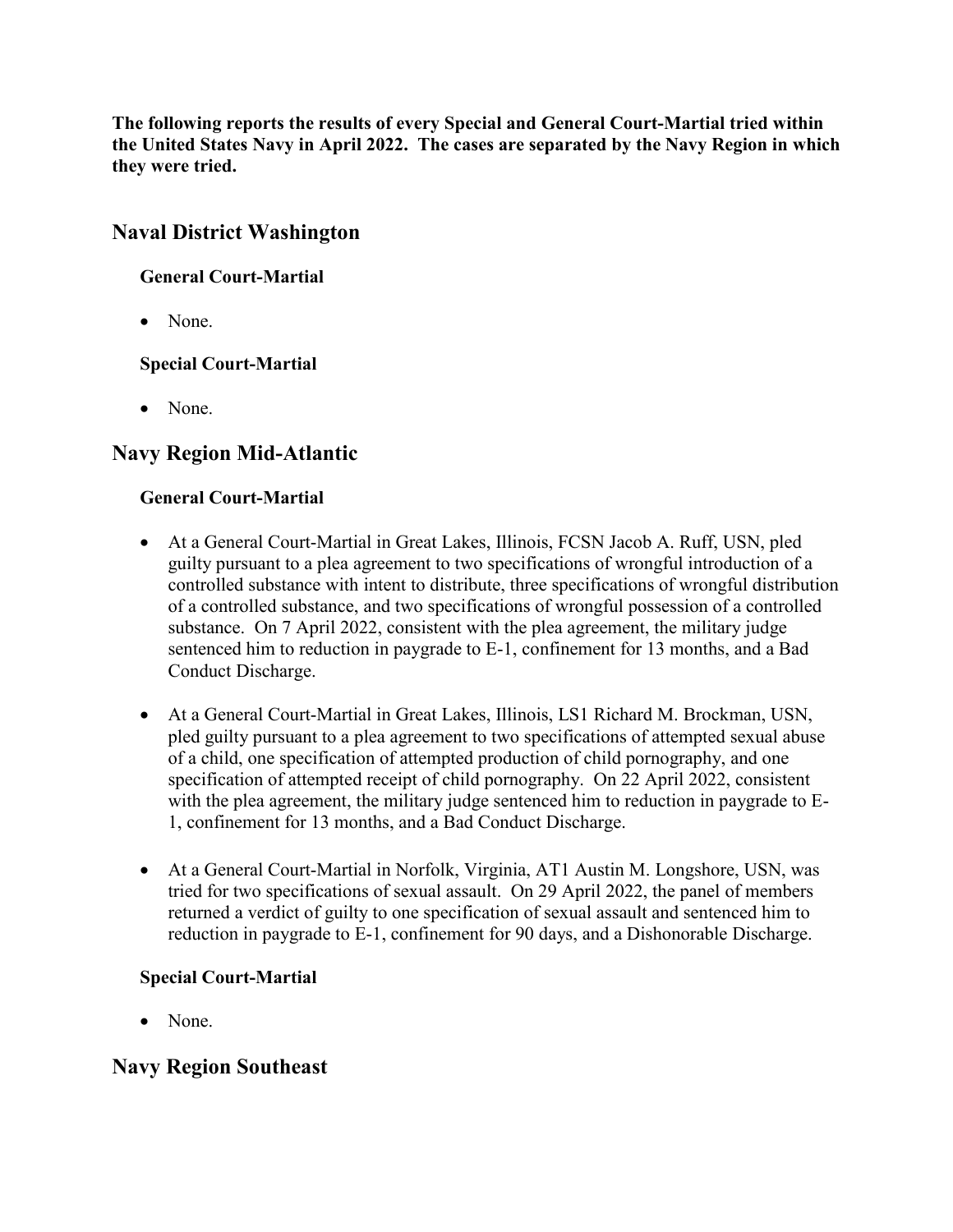### **General Court-Martial**

• None.

### **Special Court-Martial**

• None.

# **Navy Region Northwest**

### **General Court-Martial**

• At a General Court-Martial in Bremerton, Washington, ABHAN Devon J. Banks, USN, pled guilty pursuant to a plea agreement to assault consummated by a battery and unlawful entry. On 20 April 2022, consistent with the plea agreement, the military judge sentenced him to reduction in paygrade to E-1, confinement for 10 months, and a Bad Conduct Discharge.

### **Special Court-Martial**

- At a Special Court-Martial in Bremerton, Washington, ETVC Patrick E. Koeller, USN, pled guilty pursuant to a plea agreement to assault consummated by a battery upon an immediate family member. On 19 April 2022, consistent with the plea agreement, the military judge sentenced him to reduction in paygrade to E-6 and confinement for 100 days. The plea agreement contained a waiver of the accused's administrative separation board.
- At a Special Court-Martial in Bremerton, Washington, ETN2 Maubee Q. Fountain-Eitel, USN, pled guilty pursuant to a plea agreement to assault consummated by a battery. On 29 April 2022, consistent with the plea agreement, the military judge sentenced him to confinement for 6 months. The plea agreement contained a waiver of the accused's administrative separation board.

# **Navy Region Southwest**

### **General Court-Martial**

• At a General Court-Martial in San Diego, California, MM3 Christopher R. Johnson, USN, was tried for two specifications of sexual assault. On 15 April 2022, the panel of members returned a verdict of guilty for two specifications of sexual assault. The military judge sentenced him to reduction in paygrade to E-1, confinement for 18 months, and a Dishonorable Discharge.

#### **Special Court-Martial**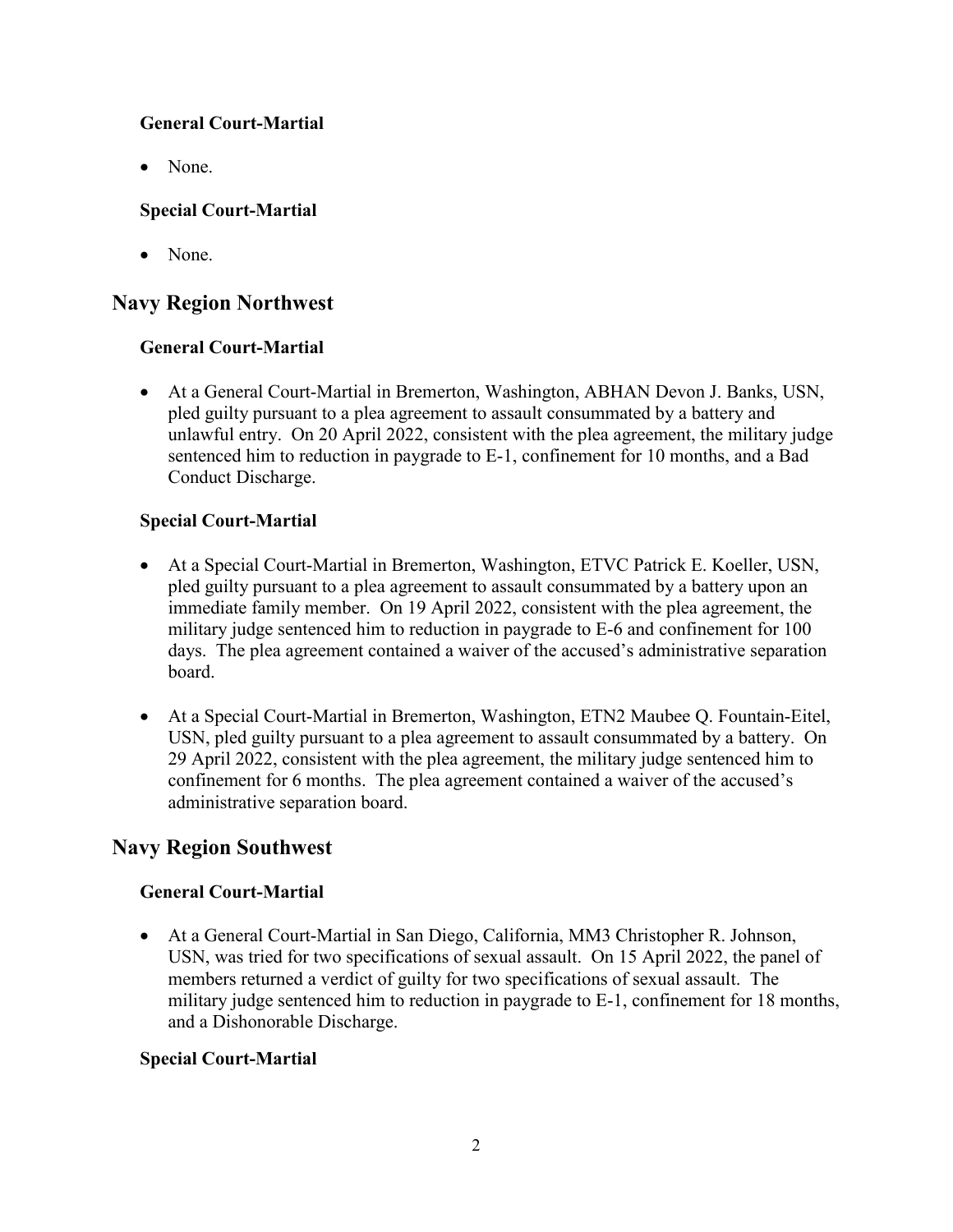• At a Special Court-Martial in San Diego, California, OS3 Noah D. Barnhart, USN, pled guilty pursuant to a plea agreement to one specification of wrongful broadcast of intimate visual images and two specifications of violation of a lawful general order for misuse of a government credit card. On 29 April 2022, consistent with the plea agreement, the military judge sentenced him to reduction in paygrade to E-1. The plea agreement contained a waiver of the accused's administrative separation board.

# **Navy Region Hawaii**

#### **General Court-Martial**

• None.

### **Special Court-Martial**

• None.

## **Navy Region Japan**

#### **General Court-Martial**

• None.

### **Special Court-Martial**

• At a Special Court-Martial in Yokosuka, Japan, SR Jaheim A. Sanders, USN, pled guilty pursuant to a plea agreement to three specifications of failure to go to appointed place of duty, one specification of absence from unit for not more than 3 days, one specification of failure to obey a lawful order for wrongfully leaving the installation, one specification of failure to obey a lawful order for wrongfully consuming alcohol, and two specifications of assault consummated by a battery. On 22 April 2022, consistent with the plea agreement, the military judge sentenced him to forfeit \$1,000 per month for 12 months and confinement for 6 months. The plea agreement contained a waiver of the accused's administrative separation board.

# **Navy Region Europe, Africa, Central**

#### **General Court-Martial**

• At a General Court-Martial in Mons, Belgium, LT Craig R. Becker, USN, was tried for premeditated murder, assault consummated by a battery, and two specifications of conduct unbecoming an officer and a gentleman for wrongfully impersonating his spouse on text messages and for wrongfully misleading Belgium Police investigators by falsely stating that he did not know the passcode to open his spouse's cell phone. On 30 April 2022, the panel of members returned a verdict of guilty for premeditated murder, assault